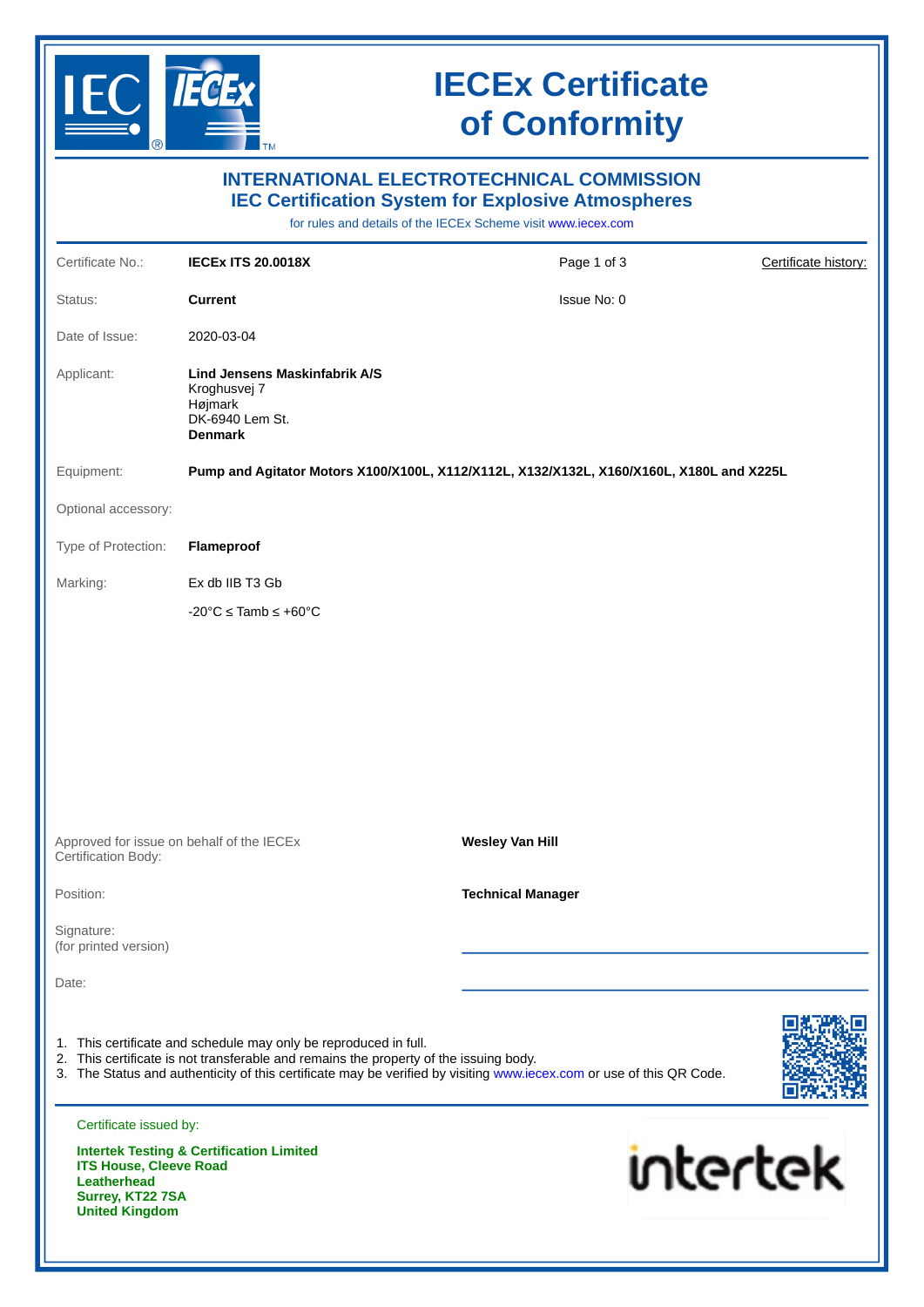

# **IECEx Certificate of Conformity**

| Certificate No.:                                            | <b>IECEX ITS 20.0018X</b>                                                                     | Page 2 of 3                                                                                                                                                                                                                                                                                                                                                                                                                         |
|-------------------------------------------------------------|-----------------------------------------------------------------------------------------------|-------------------------------------------------------------------------------------------------------------------------------------------------------------------------------------------------------------------------------------------------------------------------------------------------------------------------------------------------------------------------------------------------------------------------------------|
| Date of issue:                                              | 2020-03-04                                                                                    | Issue No: 0                                                                                                                                                                                                                                                                                                                                                                                                                         |
| Manufacturer:                                               | Lind Jensens Maskinfabrik A/S<br>Kroghusvej 7<br>Højmark<br>DK-6940 Lem St.<br><b>Denmark</b> |                                                                                                                                                                                                                                                                                                                                                                                                                                     |
| Additional<br>manufacturing<br>locations:                   |                                                                                               |                                                                                                                                                                                                                                                                                                                                                                                                                                     |
|                                                             | IECEx Scheme Rules, IECEx 02 and Operational Documents as amended                             | This certificate is issued as verification that a sample(s), representative of production, was assessed and tested and found to comply with<br>the IEC Standard list below and that the manufacturer's quality system, relating to the Ex products covered by this certificate, was<br>assessed and found to comply with the IECEx Quality system requirements. This certificate is granted subject to the conditions as set out in |
| <b>STANDARDS:</b><br>to comply with the following standards |                                                                                               | The equipment and any acceptable variations to it specified in the schedule of this certificate and the identified documents, was found                                                                                                                                                                                                                                                                                             |
| IEC 60079-0:2017<br>Edition: 7.0                            | Explosive atmospheres - Part 0: Equipment - General requirements                              |                                                                                                                                                                                                                                                                                                                                                                                                                                     |
| Edition: 7.0                                                |                                                                                               | IEC 60079-1:2014-06 Explosive atmospheres - Part 1: Equipment protection by flameproof enclosures "d"                                                                                                                                                                                                                                                                                                                               |
|                                                             |                                                                                               | This Certificate does not indicate compliance with safety and performance requirements<br>other than those expressly included in the Standards listed above.                                                                                                                                                                                                                                                                        |
| <b>TEST &amp; ASSESSMENT REPORTS:</b>                       |                                                                                               | A sample(s) of the equipment listed has successfully met the examination and test requirements as recorded in:                                                                                                                                                                                                                                                                                                                      |
| Test Report:                                                |                                                                                               |                                                                                                                                                                                                                                                                                                                                                                                                                                     |
| GB/ITS/ExTR17.0022/00                                       |                                                                                               |                                                                                                                                                                                                                                                                                                                                                                                                                                     |
| Quality Assessment Report:                                  |                                                                                               |                                                                                                                                                                                                                                                                                                                                                                                                                                     |
| GB/ITS/QAR14.0024/03                                        |                                                                                               |                                                                                                                                                                                                                                                                                                                                                                                                                                     |
|                                                             |                                                                                               |                                                                                                                                                                                                                                                                                                                                                                                                                                     |
|                                                             |                                                                                               |                                                                                                                                                                                                                                                                                                                                                                                                                                     |
|                                                             |                                                                                               |                                                                                                                                                                                                                                                                                                                                                                                                                                     |
|                                                             |                                                                                               |                                                                                                                                                                                                                                                                                                                                                                                                                                     |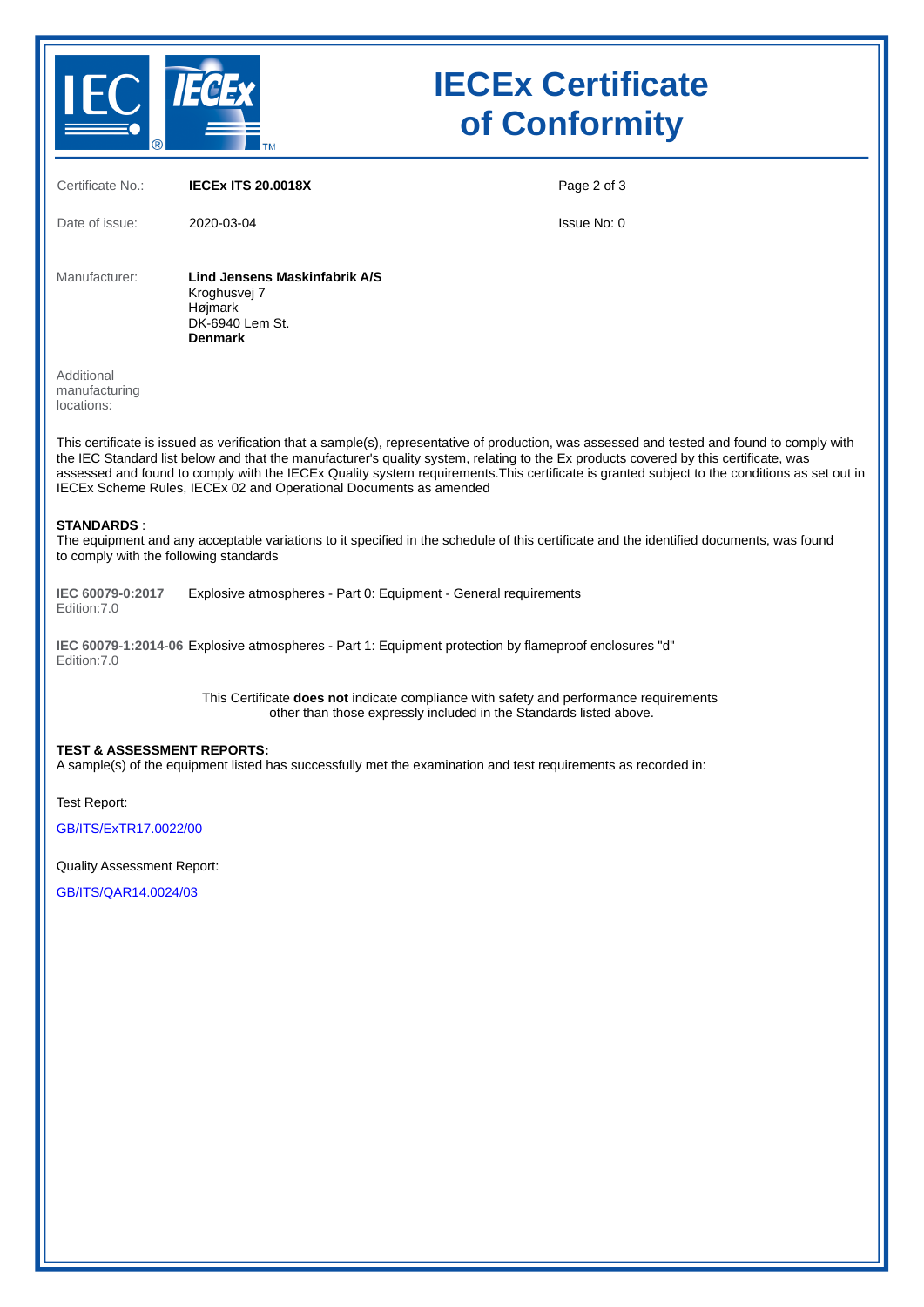

# **IECEx Certificate of Conformity**

Certificate No.: **IECEx ITS 20.0018X**

Page 3 of 3

Date of issue: 2020-03-04

Issue No: 0

#### **EQUIPMENT:**

Equipment and systems covered by this Certificate are as follows:

Pump and Agitator Motors Type X100/X100L, X112/X112L, X132/X132L, X160/X160L, X180L and X225L are flameproof motors for submerged application at sewage/wastewater treatment plants and biogas plants for agitators/mixers/flow makers/submerged pumps.

See Annex for full description.

#### **SPECIFIC CONDITIONS OF USE: YES as shown below:**

1. No modifications must be made to the flamepaths of the unit without consultation with the manufacturer.

2. Use only fasteners of the following property class:

Bottom flange fasteners: 12.9 with minimum tensile strength of 1220MPa.

Terminal box fasteners: A4-80 – minimum tensile strength 800MPa.

3. Temperatures at the cable entry or branching point could reach +107.97°C or +116.03°C respectively – suitably rated cable and cable entry devices must be utilised.

4. The front flange of the motor must always be mounted to a non-hazardous area.

#### **Annex:**

[Annex to IECEx ITS 20.0018X Iss 0.pdf](https://www.iecex-certs.com/deliverables/CERT/46903/view)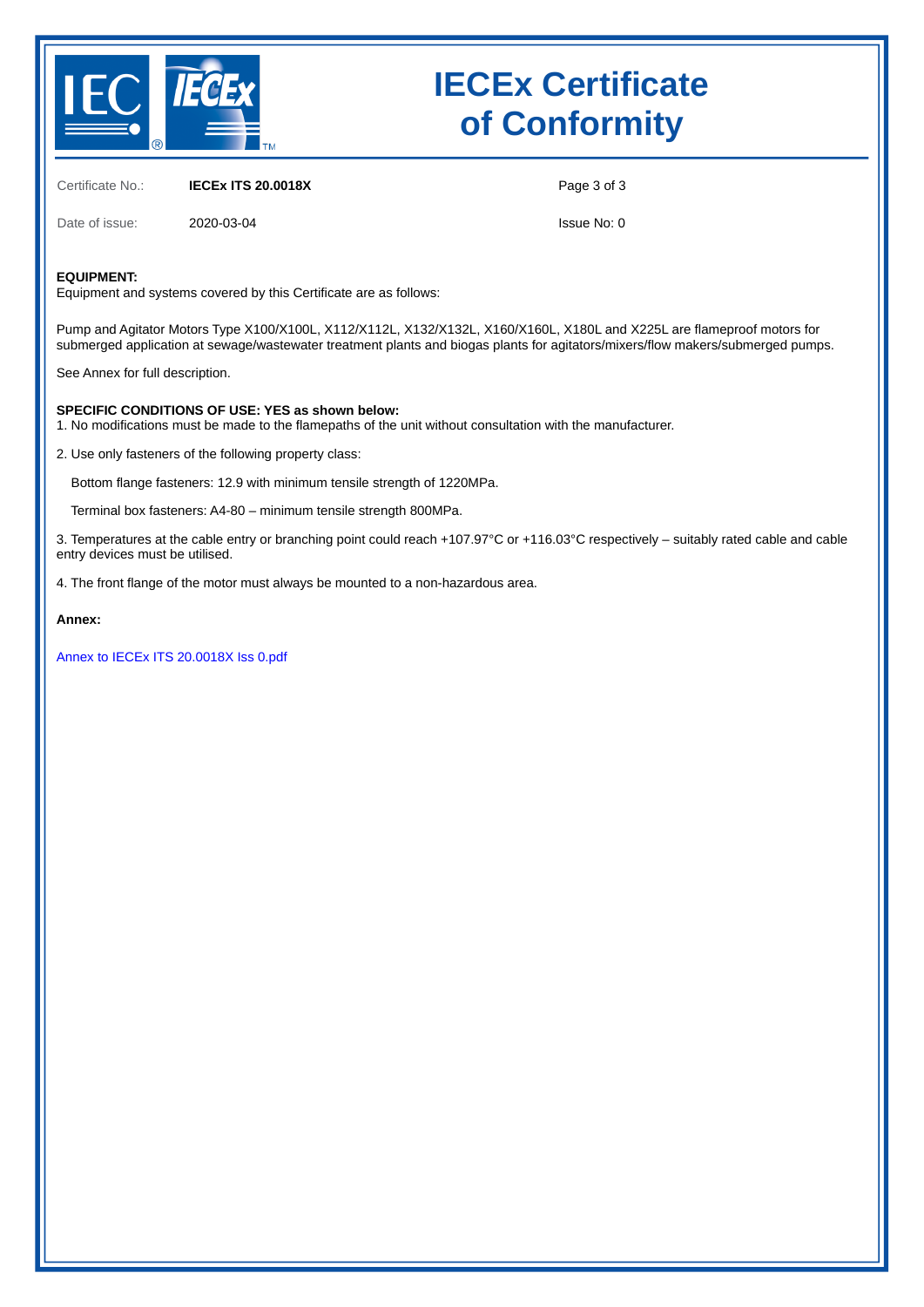

## **Annex to IECEx Certificate of Conformity**

| <b>Certificate</b><br>No: | <b>IECEx</b><br>20.0018X<br>$\mathbf{r}$ | No. 0<br><b>Issue</b> |
|---------------------------|------------------------------------------|-----------------------|
| No.<br>Annex              |                                          |                       |

| <b>Technical Documents</b>             |              |                 |          |
|----------------------------------------|--------------|-----------------|----------|
| Title:                                 | Drawing No.: | Rev. Level:     | Date:    |
| Bottom flange IM B5 X100/100L/112/112L | 10000102511  | 02              | 28.02.20 |
| Bottom flange IM B5 X132/132L          | 10000102741  | 02              | 28.02.20 |
| Bottom flange IM B5 X160/160L          | 10000101325  | 02              | 28.02.20 |
| Bottom flange IM B5 X180               | 10000102636  | 03              | 28.02.20 |
| Bottom flange IM B5 X225L              | 10000150256  | 03              | 28.02.20 |
| Motor house IM B5 X100/100L            | 10000101390  | 02              | 28.02.20 |
| Motor house IM B5 X112/112L            | 10000098890  | 02              | 28.02.20 |
| Motor house IM B5 X132/132L            | 10000101806  | 02              | 28.02.20 |
| Motor house IM B5 X160/X160L           | 10000097001  | 02              | 28.02.20 |
| Motor house IM B5 X180L                | 10000101886  | 03              | 28.02.20 |
| Motor house IM B5 X225L                | 10000150287  | 03              | 28.02.20 |
| Motor X100/100L (2 sheets)             | 10000100493  | 02              | 28.02.20 |
| Motor X112/112L (2 sheets)             | 10000100541  | 02              | 28.02.20 |
| Motor X132/132L (2 sheets)             | 10000100567  | 03              | 28.02.20 |
| Motor X160/160L (2 sheets)             | 10000096961  | 03              | 28.02.20 |
| Motor X180L (2 sheets)                 | 10000100582  | 03              | 28.02.20 |
| Motor X225L (2 sheets)                 | 10000150238  | $\overline{03}$ | 28.02.20 |
| Rotor with shaft X100/100L             | 10000102649  | 02              | 28.02.20 |
| Rotor with shaft X112/112L             | 10000102670  | 02              | 28.02.20 |
| Rotor with shaft X132/132L             | 10000102708  | 02              | 28.02.20 |
| Rotor with shaft X160/160L             | 10000097311  | 02              | 28.02.20 |

Certificate issued by:<br> **intertek** U **Total Quality. Assured.** 

**Intertek Testing & Certification Limited Intertek House, Cleeve Road, Leatherhead, Surrey, KT22 7SA Tel: +44 (0)1372 370900 Fax: +44 (0)1372 370977 [http://www.intertek.com](http://www.intertek.com/) Registered No 3272281. Registered Office: Academy Place, 1-9 Brook Street, Brentwood, Essex, CM14 5NQ**

Page 1 of 3

SFT-IECEx-OP-HAZ-19f (10/23/2017)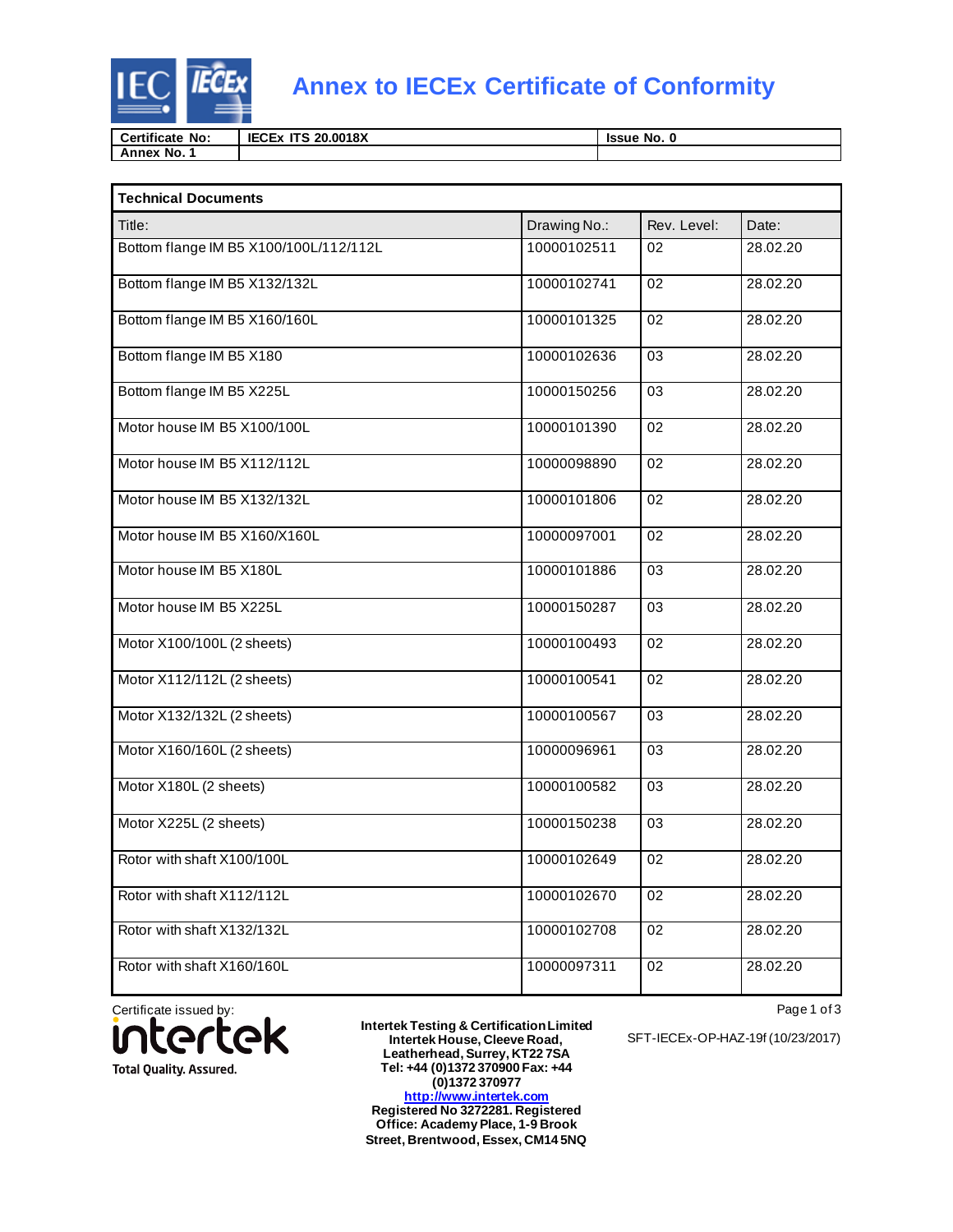

## **Annex to IECEx Certificate of Conformity**

| <b>Certificate</b><br>No: | <b>IECEx</b><br>20.0018X<br>$-1$ | No. 0<br><b>Issue</b> |
|---------------------------|----------------------------------|-----------------------|
| No.<br>Annex              |                                  |                       |

| <b>Technical Documents</b>                |              |                |            |  |
|-------------------------------------------|--------------|----------------|------------|--|
| Title:                                    | Drawing No.: | Rev. Level:    | Date:      |  |
| Rotor with shaft X180L                    | 10000102767  | 02             | 28.02.20   |  |
| Rotor with shaft X225L                    | 10000150244  | 0 <sub>2</sub> | 28.02.20   |  |
| Terminal box X100/100L/112/112L M25       | 10000102510  | 03             | 28.02.20   |  |
| Terminal box X132/132L M32                | 10000103149  | 03             | 28.02.20   |  |
| Terminal box X132/132L M40                | 10000150449  | 03             | 28.02.20   |  |
| Terminal box X160/160L/180L/225L M25/M40  | 10000097421  | 03             | 28.02.20   |  |
| Terminal box X160/160L/180L/225L M32      | 10000149727  | 03             | 28.02.20   |  |
| Terminal box X160/160L/180L/225L M40      | 10000117583  | 03             | 28.02.20   |  |
| Yellow label                              | 10000170402  | 00             | 28.02.20   |  |
| Type plate for motor acidproof IECEX/ATEX | 10000115709  | 02             | 25.02.20   |  |
| Flange mounted to non-hazardous area      | 10000224230  | 00             | 21.02.20   |  |
| ATEX IECEx motor manual (5 pages)         | 10000151384  | 00             | 28.02.2020 |  |

#### **General product information:**

Pump and Agitator Motors Type X100/X100L, X112/X112L, X132/X132L, X160/X160L, X180L and X225L are flameproof motors for submerged application at sewage/wastewater treatment plants and biogas plants for agitators/mixers/flow makers/submerged pumps. Range covered by this certificate is as follows:

#### **X100/X100L**

| Voltage [V]                           | / 690V ±10%<br>400V/ | 480 V $\pm$ 10%    |
|---------------------------------------|----------------------|--------------------|
| Power [kW]                            | ≤3.0                 | ≤3.0               |
| Frequency [Hz]                        | 50                   | 60                 |
| Synchronous speed [min <sup>-1]</sup> | 750-1000-1500-3000   | 900-1200-1800-3600 |

### **X112/X112L**

| Voltage [V]                           | 400V/690V±10%      | 480 V ±10%         |  |  |
|---------------------------------------|--------------------|--------------------|--|--|
| Power [kW]                            | ≤4.0               | ≤4.0               |  |  |
| Frequency [Hz]                        | 50                 | 60                 |  |  |
| Synchronous speed [min <sup>-1]</sup> | 750-1000-1500-3000 | 900-1200-1800-3600 |  |  |



**Intertek Testing & Certification Limited Intertek House, Cleeve Road, Leatherhead, Surrey, KT22 7SA Tel: +44 (0)1372 370900 Fax: +44 (0)1372 370977 [http://www.intertek.com](http://www.intertek.com/) Registered No 3272281. Registered Office: Academy Place, 1-9 Brook Street, Brentwood, Essex, CM14 5NQ**

Page 2 of 3

SFT-IECEx-OP-HAZ-19f (10/23/2017)